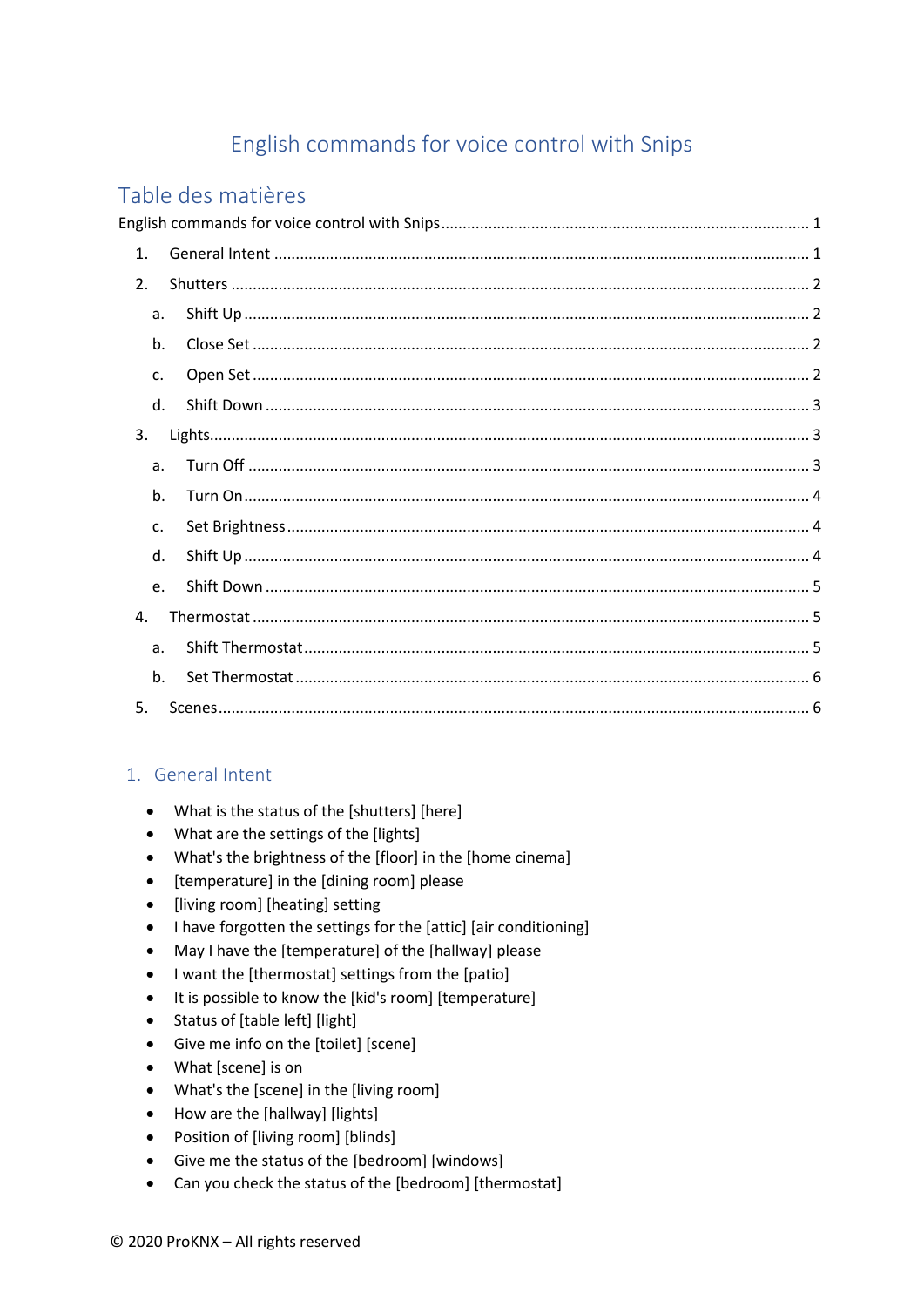# <span id="page-1-1"></span><span id="page-1-0"></span>2. Shutters

#### a. Shift Up

- Let a bit more sunlight in in the [bedroom]
- Draw the [kitchen] [blinds] a bit more open
- Please let more air come through the [window]
- Let more air come in from the [window]
- Let more sunlight in from the [shutters]
- Make the [blinds] go up a bit
- [window] up please
- Raise the [curtains] a little bit
- Can you make the [bedroom] [shutters] be slightly more open
- Slightly open the [shutters] in the [bathroom] please
- Open the [curtains] by [twenty] percent.
- Pull the [blinds] by [twenty] percent.
- I need you to open the [curtains] by [twenty] percent.
- We would like the [shutter] opened by [twenty] percent.
- Bring up the [blinds] by [twenty] percent
- Proceed to open the [bathroom] [window] by [twenty] percent of its maximum opening.

#### <span id="page-1-2"></span>b. Close Set

- Draw the [curtains] closed
- Close the [blinds] shut
- Just close the [bedroom] [window] to [twenty-three].
- Will you please close the [patio] [window] to [twenty]
- Close the [window] in the [entrance] to [fifty]
- Reduce the [kids room] [blinds] to [fifty] percent closed.
- Leave the [shutters] in the [lounge] at [five] percent closed
- Shut to [fifty]value the [shutters] in the [lounge]
- Make sure the [curtains] in the [office] is at [ten] percent closed.
- Keep the [shutters] in the [garage] closed at [twenty] percent.
- Adjust the [shutters] found in the [office] to [ten] percent closed please.
- Please shift the [patio] [curtains] to [ten] percent closed please.
- <span id="page-1-3"></span>• I'd like the [blinds] in the [entrance] to go down to [fifty] percent

#### c. Open Set

- I want [all the shutters] to be opened
- Let the sunshine in
- Swing the [shutters] open
- Open the blinds, let the sunshine in
- Open the [window] all the way
- I want the [curtains] drawn open
- Draw the [curtains] open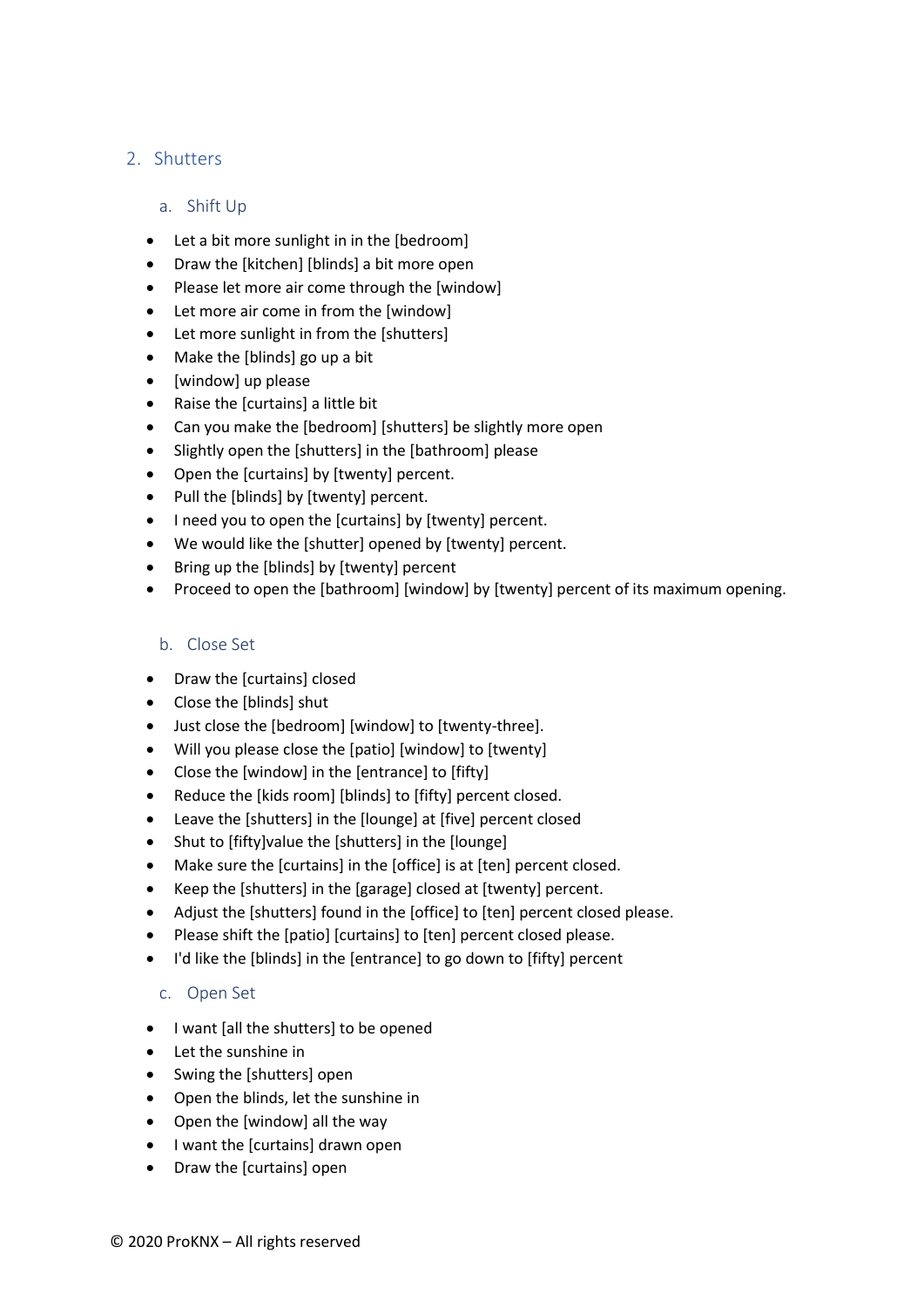- Raise the [window]
- I need you to open the [curtains]
- Put the [shutter] at [twenty] percent open
- Please adjust the [blind] at [twenty] percent
- Pull the [shutters] open to [twenty] percent
- Make the [blinds] open up
- Push the [shutter] open to [twenty] percent.
- Crack the [windows] [twenty] percent
- Lift the [blinds] at [twenty] percent
- Place [curtain] at [twenty] percent
- Spread the [curtains].
- Fold the [bedroom] [blinds] right now please.
- Lift up the [bedroom] [blinds] to [forty] percent.
- Clear [window] in the [bedroom] so it's [fifteen] percent open
- <span id="page-2-0"></span>Release the [window] blinds to open in the [bedroom]

#### d. Shift Down

- I want the [bedroom] [curtains] to be a bit more closed
- Close the [windows] a bit please
- Please close the [windows] in the [living room] slightly
- Slightly close the [windows] in the [bedroom]
- Close the [blinds] a bit please
- Can we close the [basement] [blinds] by [fifty] percent.
- I'd like the [dining room] [shutters] to be closed by [fifty] percent.
- The [shutters] in the [basement] should be closed by [twenty] percent.
- Shut by [five] percent the [shutters] in the [garage.]
- Put the [curtains] in the [kids room] by [fifty] percent closed
- Make the [window] by the [entrance] closed by [twenty] percent.
- Leave the [shutters] in the [lounge] by [five] percent closed
- Keep the [shutters] in the [garage] closed by [twenty] percent.
- Adjust the [shutters] found in the [office] by [ten] percent closed please.
- Reduce the [shutters] in the [studio] by [five] percent
- Shift the [patio] [curtains] by [ten] percent closed
- Lower the [window] by [twenty] percent.
- Drop the [curtains] by [40] percent

# <span id="page-2-2"></span><span id="page-2-1"></span>3. Lights

#### a. Turn Off

- Turn of the [lights] in [kitchen] and in [bedroom]
- Switch off [bedroom] [ceiling]
- Power off the [studio] [floor]
- Lights off
- Lights out
- I want complete darkness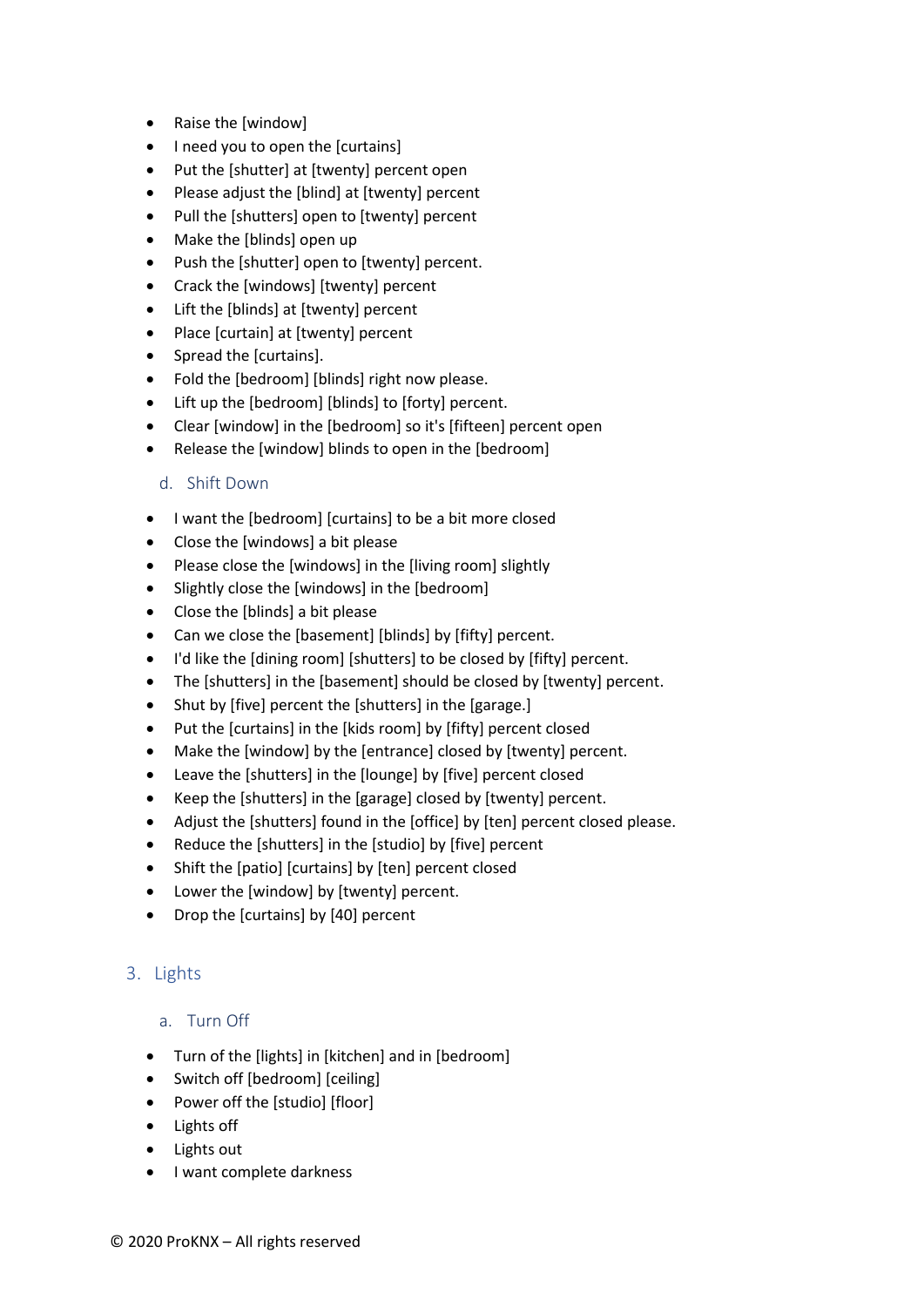- No more light
- Shut down [all] lights in the [kitchen] please
- Get rid of [ceiling] in the [bathroom]
- Stop [ceiling] from shining in the [bathroom]
- <span id="page-3-0"></span>• Make it dark

#### b. Turn On

- Need [ceiling] on
- Lighten the [ceiling]
- Turn on [wall]
- Switch on the [ceiling]
- Let there be light
- I want lighting
- I need lighting [here]
- Make sure the [living room] lights are turned on
- Power on the [wall] [lamp] in the [toilet room]
- Illuminate the [entrance]
- Quickly put on [ceiling] in the [dining room] as I am very hungry
- Please flick the [ceiling] lights on
- <span id="page-3-1"></span>• Shine some lights in the [office]

#### c. Set Brightness

- Set luminosity
- Change brightness
- Set the [home cinema] [floor] to [eighty] percent
- Dim the light at the [toilet] [wall] to [fifty] percent
- Brightness of [ceiling] light to [fifty-six] percent
- I need the [ceiling] light at [forty] percent of brightness
- Turn down the lights in the [cubicle] to [two] percent
- Lower lights to [two] percent
- Darken the light in the [toilet] to [two] percent now
- Decrease the lights intensity in my [bedroom] to [forty] percent
- Reduce the brightness in my [bedroom] as I am going to sleep to [ten] percent now please
- Raise the lighting in the [bedroom] to [twenty] percent please
- Increase the [waiting room] light intensity to [forty-five] percent
- Augment the brightness of the [waiting room] to [ten] percent
- Brighten the lights in the [waiting room] to [twenty-two] percent please
- Turn the [vestibule] lights up to [ten] percent now
- <span id="page-3-2"></span>• Power the [office] lights to [forty-five] percent

#### d. Shift Up

- It's too dark in [here]
- Brighten [bedroom] [spot]
- Increase [bedroom] [spot]
- Can you give me a bit more light
- Higher intensity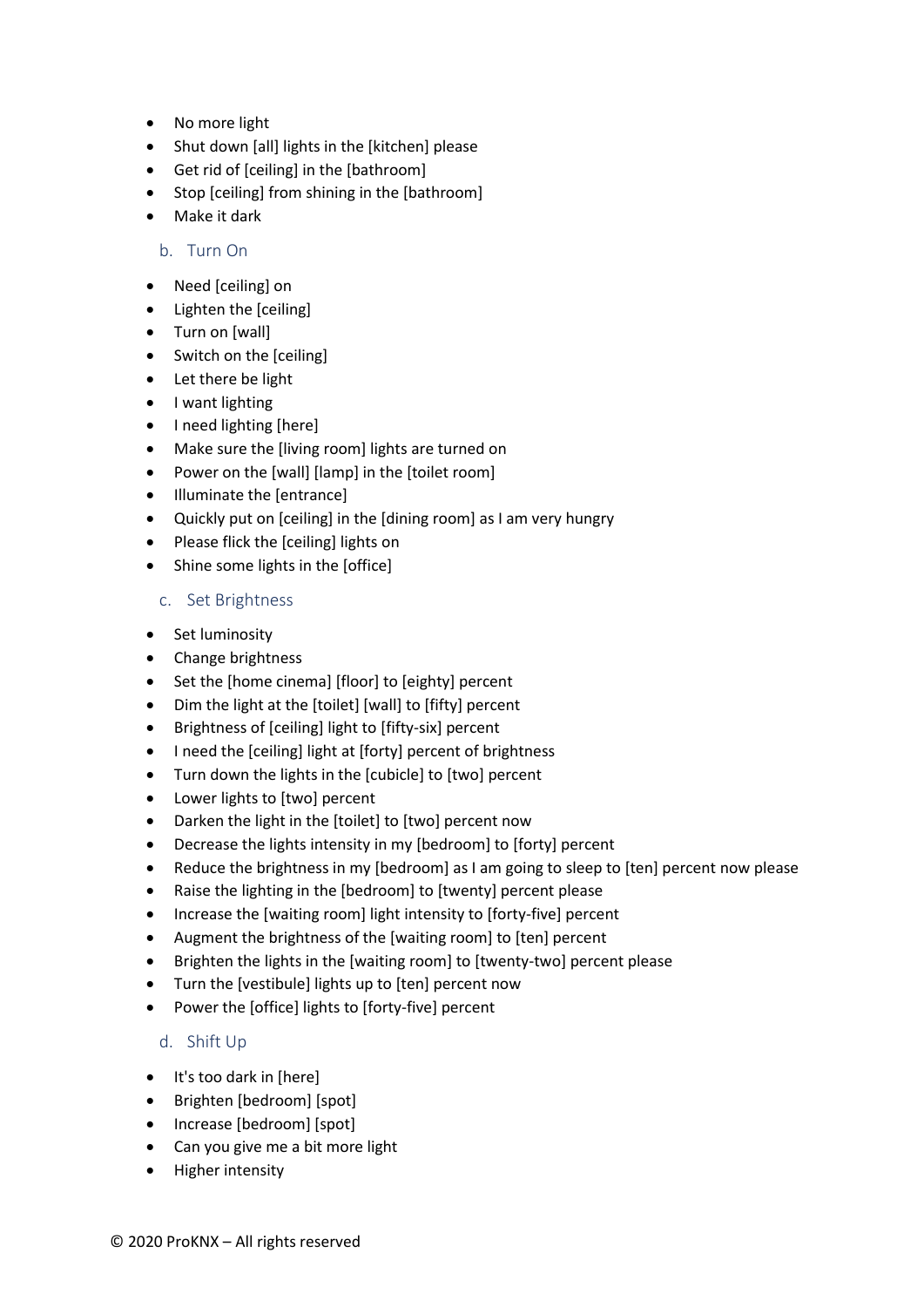- Add more lighting in the [basement]
- Make it brighter
- Turn the brightness up in the [basement]
- I want more light
- Make the lights brighter
- Turn the lights up
- Move brightness of lights up by [fifteen] percent
- Adjust [ten] percent brightness in higher setting
- Set lights [ten] percent higher intensity in [toilets]
- <span id="page-4-0"></span>• The [vestibule] lights should be made more intense by [five] percent

#### e. Shift Down

- Dim the [bedroom] [spot]
- Decrease the [spot]
- Less brightness in the [attic]
- I want the [bedroom] to be less bright
- Can you make the [living room] less bright
- Darker in the [kitchen]
- Reduce the amount of light in the [toilet]
- l would like lights to be darker
- Turn down [wall] lamp
- Set [wall] to a less bright setting
- Make it darker in the [waiting room]
- Have it be less bright
- Lower the brightness in the [garden]
- Darken the light in the [toilet]
- Shift down [floor] lamp by [fifteen]
- It's too bright in the [living room]

# <span id="page-4-2"></span><span id="page-4-1"></span>4. Thermostat

#### a. Shift Thermostat

- Temperature [down] [four degrees]
- Turn [down] the [bedroom] [ac]
- [one degree] [less] in the [bedroom]
- [decrease] [one degree] in the [attic]
- [increase] [bathroom] temperature [five degrees]
- [raise] temperature to a [higher] setting in the [bathroom]
- Make it [two degrees] [warmer]
- [two degrees] [warmer]
- [Boost] the [fan heater] in the [large meeting room].
- [Lower] the temperature of the [electric heater] by [one degree].
- [warm up] the [fan heater] by [two degrees]
- [reduce] the [room] temperature
- Why is it so [warm] make it [cooler] by [four degrees]